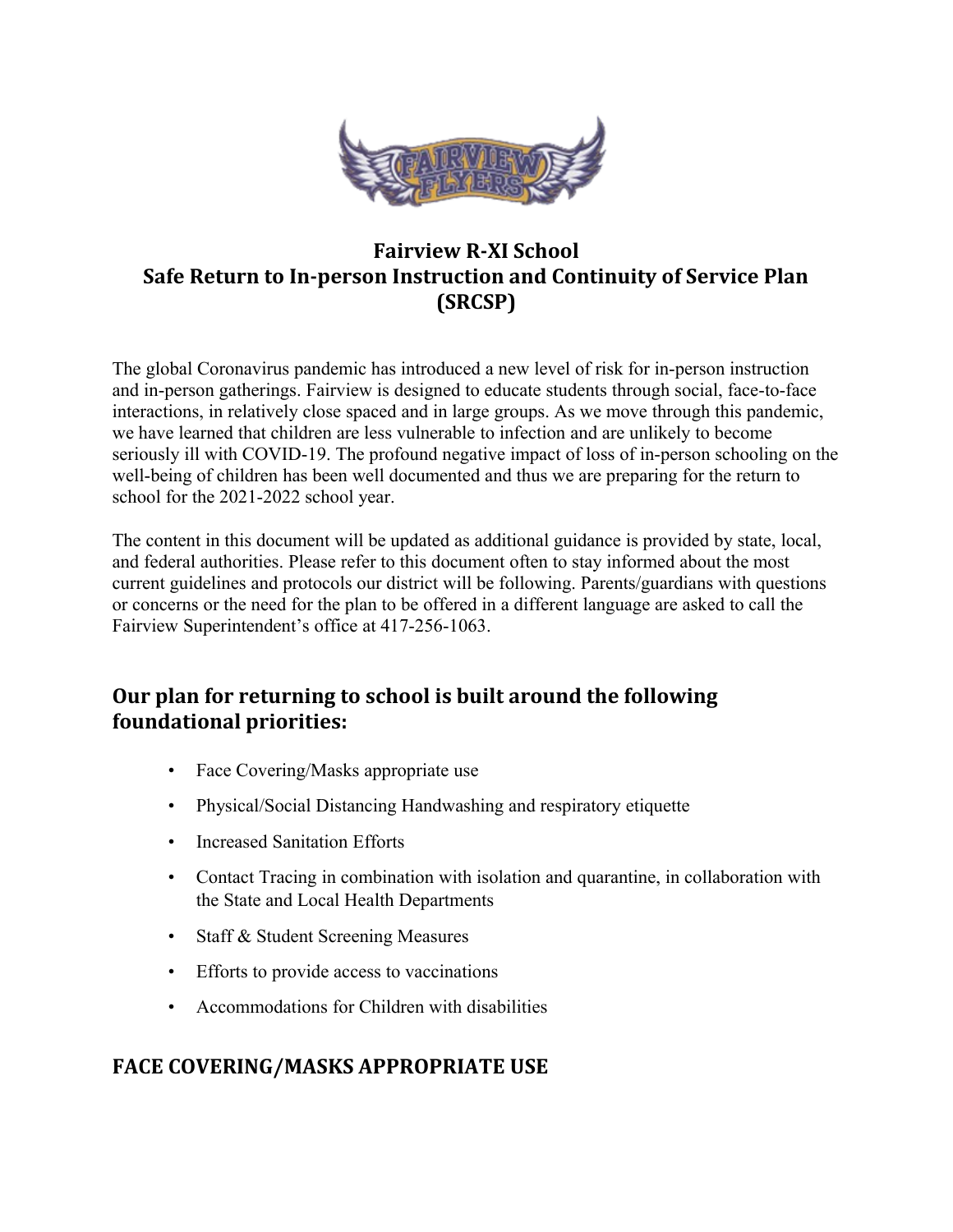Currently Face Covering/Masks are not mandated or required though are encouraged to be worn appropriately by anyone. Fairview School has and will continue to work with the local Howell County Health Department in following recommendations for appropriate mask use.

# **PHYSICAL/SOCIAL DISTANCING**

Fairview will strive to create an environment that supports health guidelines without interrupting the education of our students.

- The goal is to limit exposure to as few other students and staff members as possible.
- Staff and students must do their very best to maintain as much distance as possible from others within school buildings.
- Fairview will continue to adjust schedules and release time/start times to provide distancing and congestion in hallways when possible.
- Fairview will return to all students eating breakfast in the cafeteria prior to the start of the school day. We will continue to stagger lunch schedules.
- Fairview will continue to load and unload buses one at a time.
- Seating charts will be required in classrooms and on the bus to limit exposure and for contact tracing purposes in conjunction with local health departments if needed.
- Parents who can transport their students to*/*from school are encouraged to do so to help minimize the number of students riding the bus and allow for minimized contact.
- Parents should discuss the importance of social distancing with their students prior to the start of school. It will be difficult to ensure students maintain distance, but it is necessary for staff and students to understand the importance of doing so to prevent exposure.

# **HANDWASHING AND RESPIRATORY ETIQUETTE**

- Teachers and administrators will educate students on hygiene practices and encourage students to follow through with hygiene practices on a regular basis. An emphasis on both at home and at school hygiene will be presented including:
- Avoid touching your face with unwashed hands.
- Avoid contact with people who are sick and stay home if you are sick.
- Wash hands with soap and water for at least 20 seconds. Use alcohol-based hand sanitizer if soap and water are unavailable.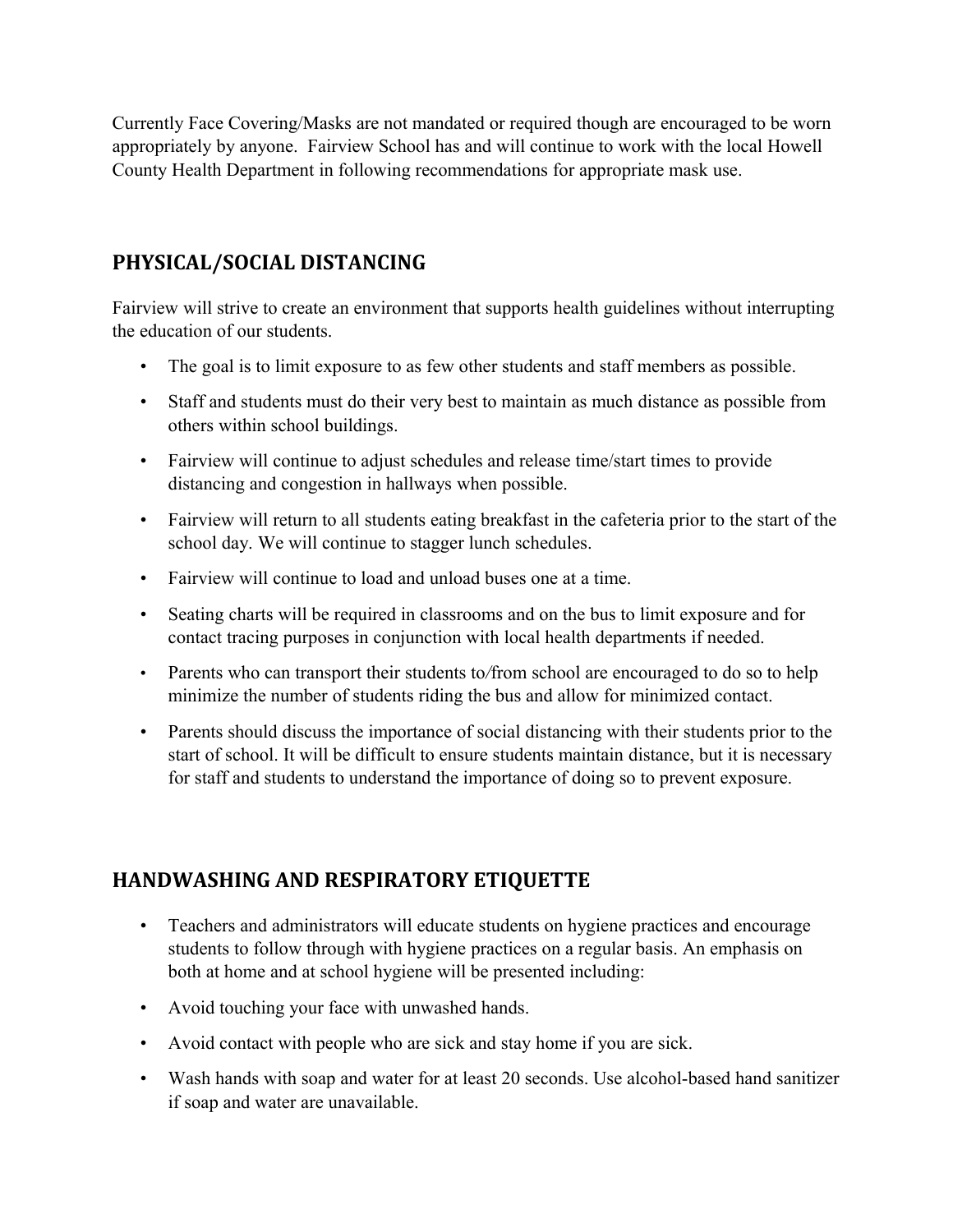- Cough or sneeze into your elbow or tissue. Throw the tissue in the trash. Wash hands or use hand sanitizer.
- Clean and disinfect frequently touched objects and surfaces.
- Cleaning materials and hand sanitizers will be placed in every classroom. Staff and students will be expected to support cleaning and disinfecting of classroom surfaces and supplies as needed.
- Students and staff will have scheduled times throughout the day to wash/sanitize hands and supplies.

# **Increased Sanitation Efforts**

- Janitorial staff will maintain adequate supplies of personal protective equipment, soap, paper towels, hand sanitizer, and tissues throughout the school.
- Janitorial staff will clean frequently-touched surfaces and objects (e.g., tables, water fountains, door knobs, bathroom handles, and stool handles) with district supplied CDC recommended products. Computer safe disinfectant methods will be used for computers and keyboards.
- All employees should work to keep their classrooms as clean as possible by cleaning and disinfecting their workstations, surfaces they commonly use and other touchpoints. Teachers should also avoid using others' workstations, supplies, tools and equipment. Additionally, whenever an employee uses standard office equipment (e.g., printer or fax machine), it should be wiped down prior to and following use. Employees will be supplied with disinfectant and towels.
- Use virtual manipulatives/tools as much as possible.
- Limit multiple students touching/interacting with the same materials.
- Keep students physically distant within the classroom as much as possible.
- Support physical distancing between classes.
- Ensure students are facing the same direction as much as possible.

# **CONTACT TRACING IN COMBINATION WITH ISOLATION AND QUARANTINE, IN COLLABORATION WITH STATE AND LOCAL HEALTH DEPARTMENTS**

Faculty, Staff and Students who have come into close contact with someone who tests positive for COVID-19 should closely monitor for any COVID-19 symptoms and should follow all instructions given by the local health department related to contact tracing. Fairview School will work collaboratively with the local health department in vetting contact tracing for at school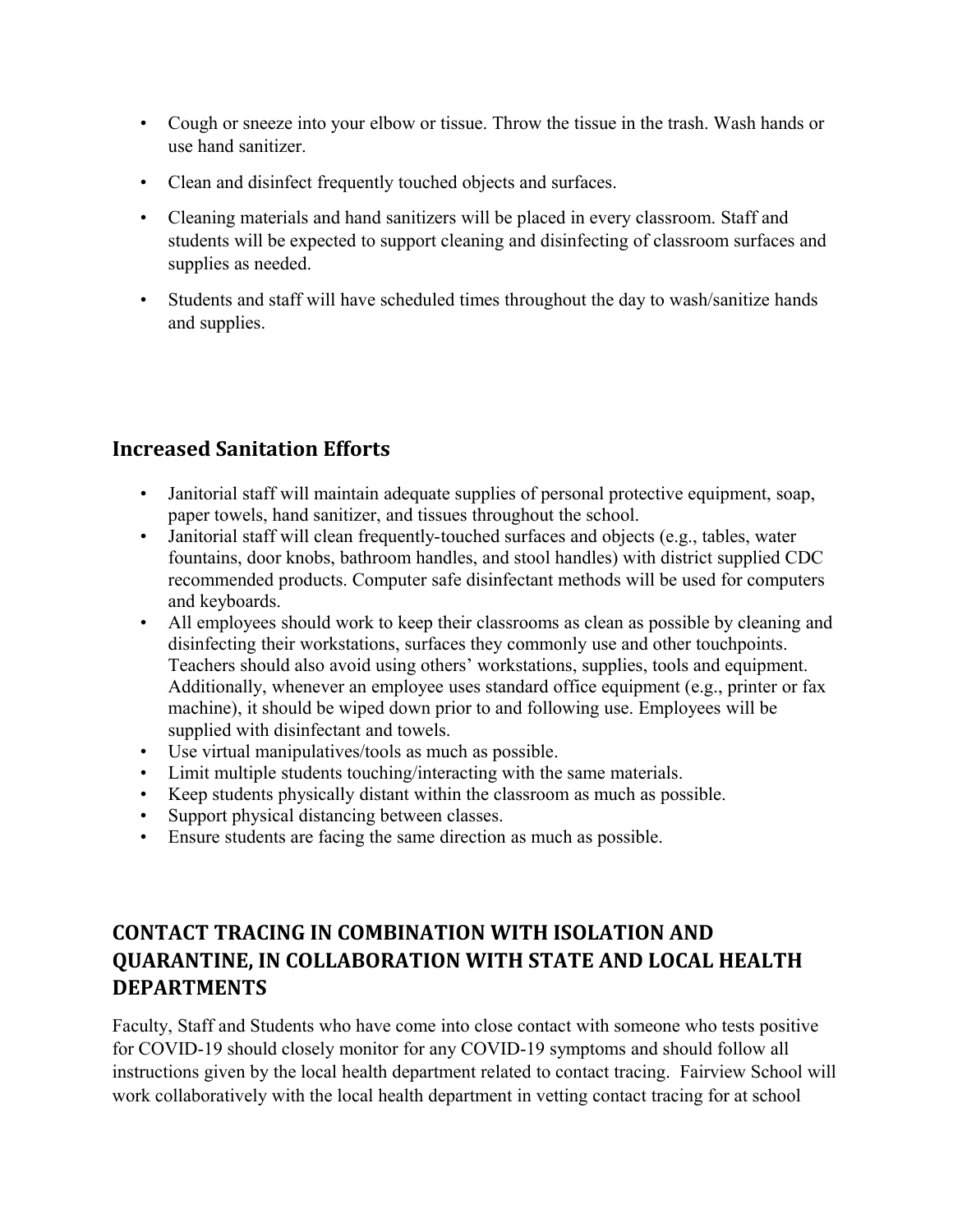exposures. When students are kept home due to illness, a representative of the school will ask additional screening & entry questions regarding symptoms to confirm whether COVID-19 is a factor.

# **PROCEDURES FOR COVID-19 INFECTIONS**

Students or staff who display symptoms of COVID-19 while at school will be provided a disposable mask and moved to a designated sick area within the school building to minimize contact with others until they go home. Contact tracing is a core disease control activity. It has been used for decades to slow or stop the spread of infectious disease. Contact tracing is used by health departments to prevent the spread of infectious disease. In general, contact tracing involves identifying people who have an infectious disease (cases) and people who they came in contact with (contacts) and working with them to interrupt disease spread.

 If Fairview receives official notification of a student or staff member testing positive for COVID-19 *who attended school the day they test positive or exhibited Covid symptoms at school*, the school or classroom impacted (or area determined to be impacted) could be closed for the remainder of the day, or longer if necessary, to allow for contact tracing by the local health department. This includes asking people with COVID-19 to isolate and their contacts to quarantine at home voluntarily. If a building is closed, all school activities at that building will be cancelled or rescheduled.

• Students and staff who are identified as a close contact of the positive case will not be permitted to return to school until after they have been released by the local health department. This includes siblings and other household members.

• Students and staff who are not identified as a close contact of the positive case will be permitted to return to school after contact tracing by the local health department is complete.

• Students and staff may be contacted to assist with contact tracing efforts, review assigned seating charts, and to determine which individuals the positive case had contact with while contagious.

While local health departments are not permitted to share the names of positive CO*V*ID-19 cases unless permission is granted by the individual, if the school district becomes aware of an official positive COVID-19 case that could impact a school building, staff and families will be notified as soon as possible.

### **STAFF & STUDENT SCREENING MEASURES**

- Fairview School does not provide Antigen Testing on site though faculty, staff, and students can go to their respective doctor or local testing facility for antigen testing.
- Perfect attendance will not be incentivized by Fairview in 2020-2021. Learning opportunities will be provided for all students who stay home due to illness.
- Student temperatures will be taken before entering the school or school bus each day. These temperatures are to be taken with no touch forehead thermal readers or thermal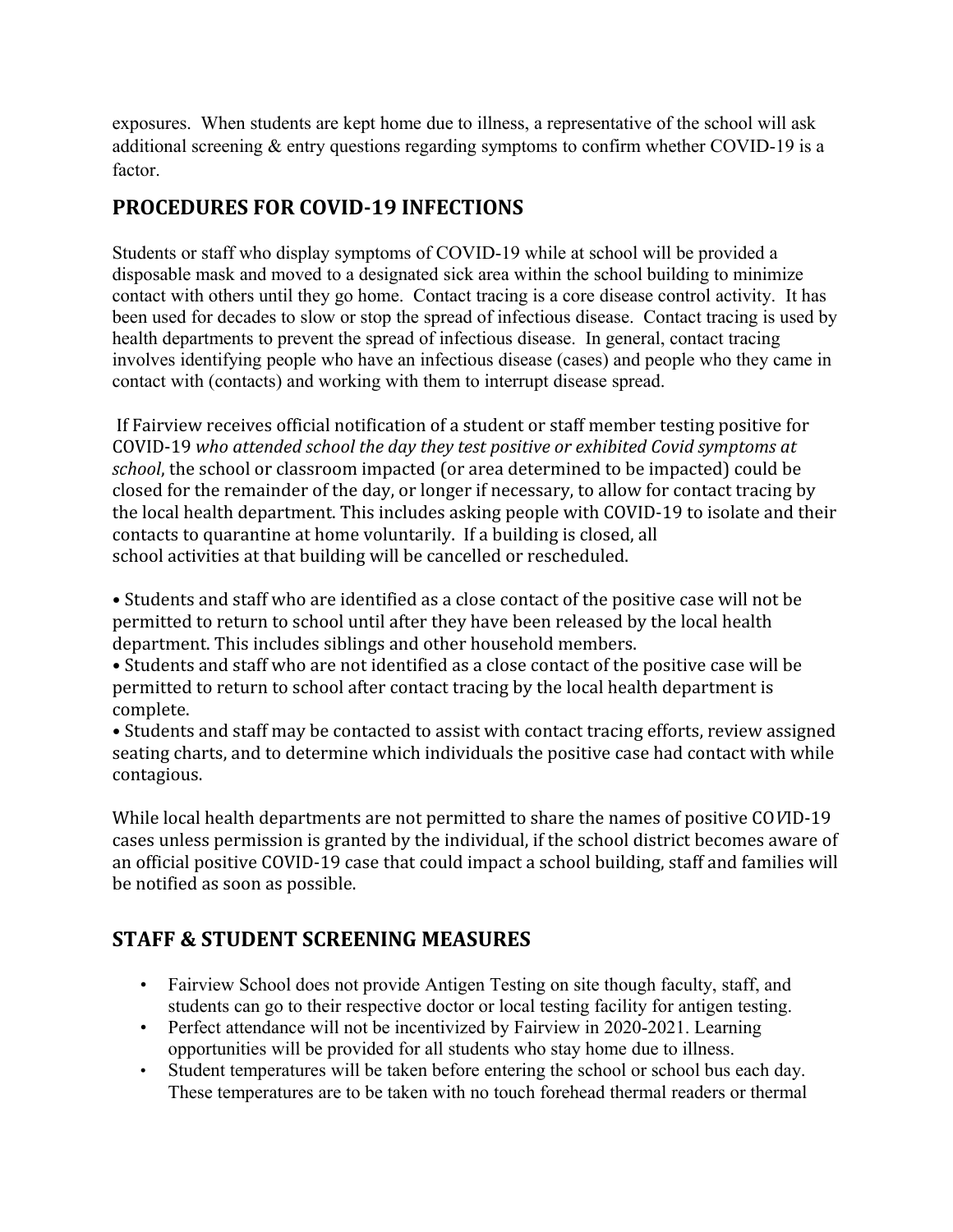cameras when available. Anyone experiencing a temperature at*/*above 100.4 will immediately be moved to a designated sick area within the school building to minimize any further contact with others until they are able to go home. Here they will be given a mask to wear as they await departure.

- Students and staff who are sent home with a temperature must be fever free for 24 hours without the use of fever reducing medications and may return to school if accompanied by a doctor's note with a diagnosis not related to a respiratory illness, influenza or COVID-19 (such as pink eye, strep throat, ear infection, etc.).
- Students and staff must be fever free for 72 hours without the
- use of fever reducing medications if not accompanied by a doctor's note for a diagnosis. *Fever reducing medications include Tylenol,* Ac*etaminophen, Motrin, Ibuprofen etc.*
- *Fairview School will practice ongoing collaboration with the local health department on any changes to protocols for screening of Covid 19.*

#### **STAFF & STUDENT SCREENING MEASURES**

Students and staff who experience symptoms related to COVID-19 should not come to school.

### **COVID-19 symptoms include the following:**

- HIGH FEVER OR HEADACHE
- NEW CONFUSION, INABILITY TO WAKE OR STAY AWAKE
- RUNNY NOSE, LOSS OF TASTE OR SMELL
- BLUISH LIPS OR FACE
- COUGHING OR SORE THRO*A*T
- PERSISTENT CHEST PAIN OR PRESSURE
- CHILLS
- SHORTNESS OF BREATH
- FATIGUE
- NAUSEA, VOMITING, OR DIARRHEA
- MUSCLE OR BODY ACHES

Symptoms may appear 2-14 days after exposure to the virus. People with these symptoms may have COVID-19.

#### **PERSONAL PROTECTIVE EQUIPMENT**

Masks will not be required to begin the school year, however, this may change from day to day as local cases of Covid are confirmed. Masks are CDC recommended and encouraged but may become mandated/required as the situation warrants.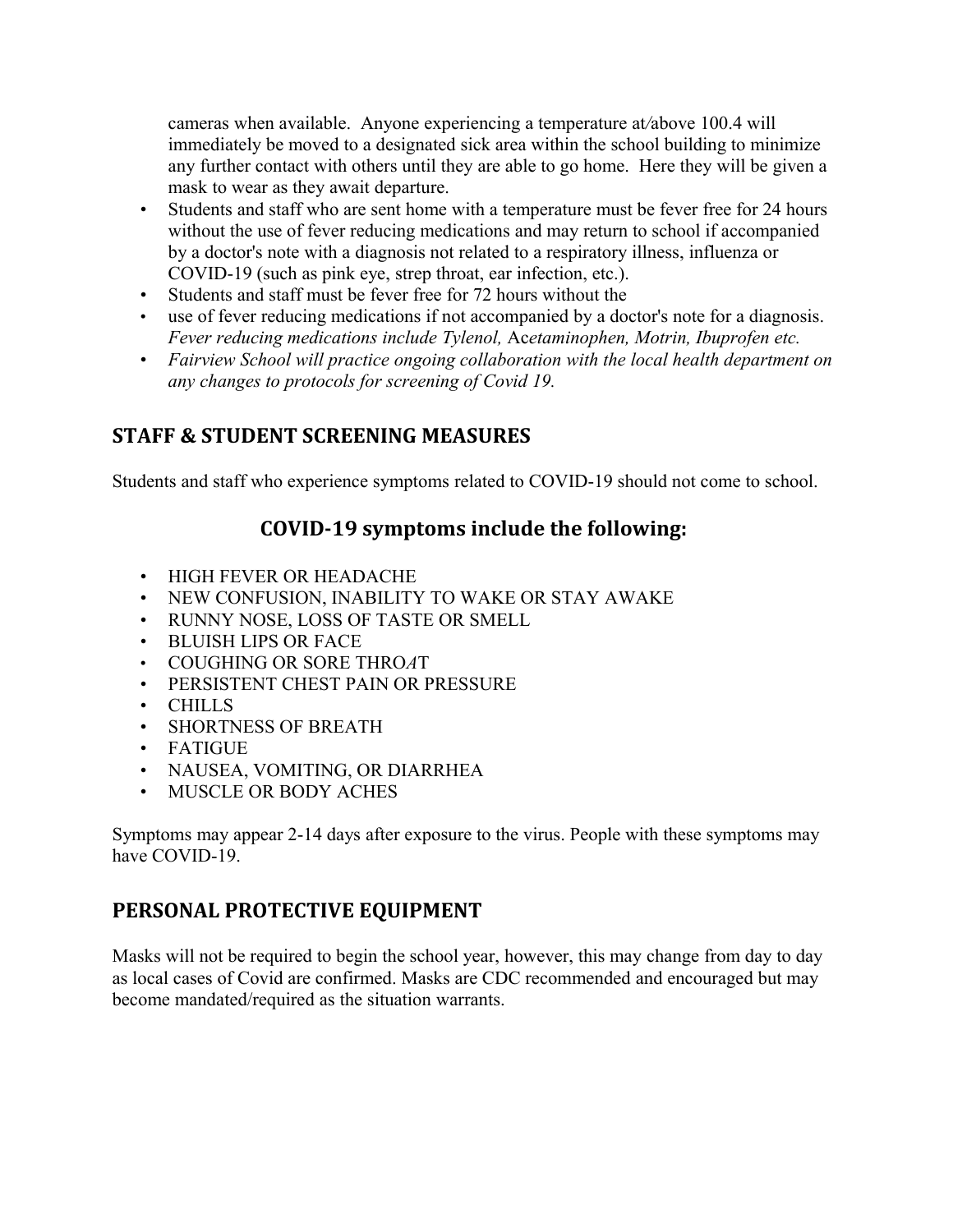### **SCHOOL BUS**

- The CDC requires masks on all public transportation including the school bus. Mask will be made available on the bus.
- Modifications to bus loading and unloading procedures will be made, hand sanitizer will be available to students for boarding and unloading from the bus, and students will be assigned seats to limit exposure.

### **LIMITED VISITOR ACCESS TO BUILDINGS**

- In order to minimize the exposure of all students and staff to others outside of their assigned small groups, non-essential visitors and parents will have limited access to the4 building.
- Open house and Parent teacher conferences will be held but will look different in 2021- 2022.

# **ACCESS TO VACCINATIONS**

Fairview School is not a vaccination site. We have and will continue to work with the local health department and area health providers in providing access to Covid 19 vaccination opportunities at local facilities.

#### **ACCOMMODATIONS FOR CHILDREN WITH DISABILITIES**

#### **STUDENTS with PHYSICAL DISABILITIES or PHYSICAL CHALLENGES**

Students who may have a physical disability or physical challenge needing assistance (such as help washing hands, inability to wear a mask) efforts of assistance or accommodations will be extended in an effort of meeting the needs of these students.

### **VIRTUAL and AT HOME EDUC***A***TION**

In-seat education is viewed by Fairview to be superior to virtual instruction. However, some students and families may not feel comfortable sending their students to receive in-seat instruction due to elevated risk factors or compromised immunity. Fairview has options for families such as this. One option includes virtual learning. Families may apply to participate in virtual education via Launch, an online education platform Fairview has access to or any of the approved Virtual Education Providers (MOCAP). Any student who has an Individualized Education Plan (IEP) Fairview will coordinate with the Special Education Team to schedule a review of the student's IEP to align accommodations and needs to be met. Launch has a rigorous K-12 curriculum that is aligned with the Missouri Learning Standards, is currently used by over 270 districts across the State of Missouri, and is staffed by certified educators who live and work in partner districts.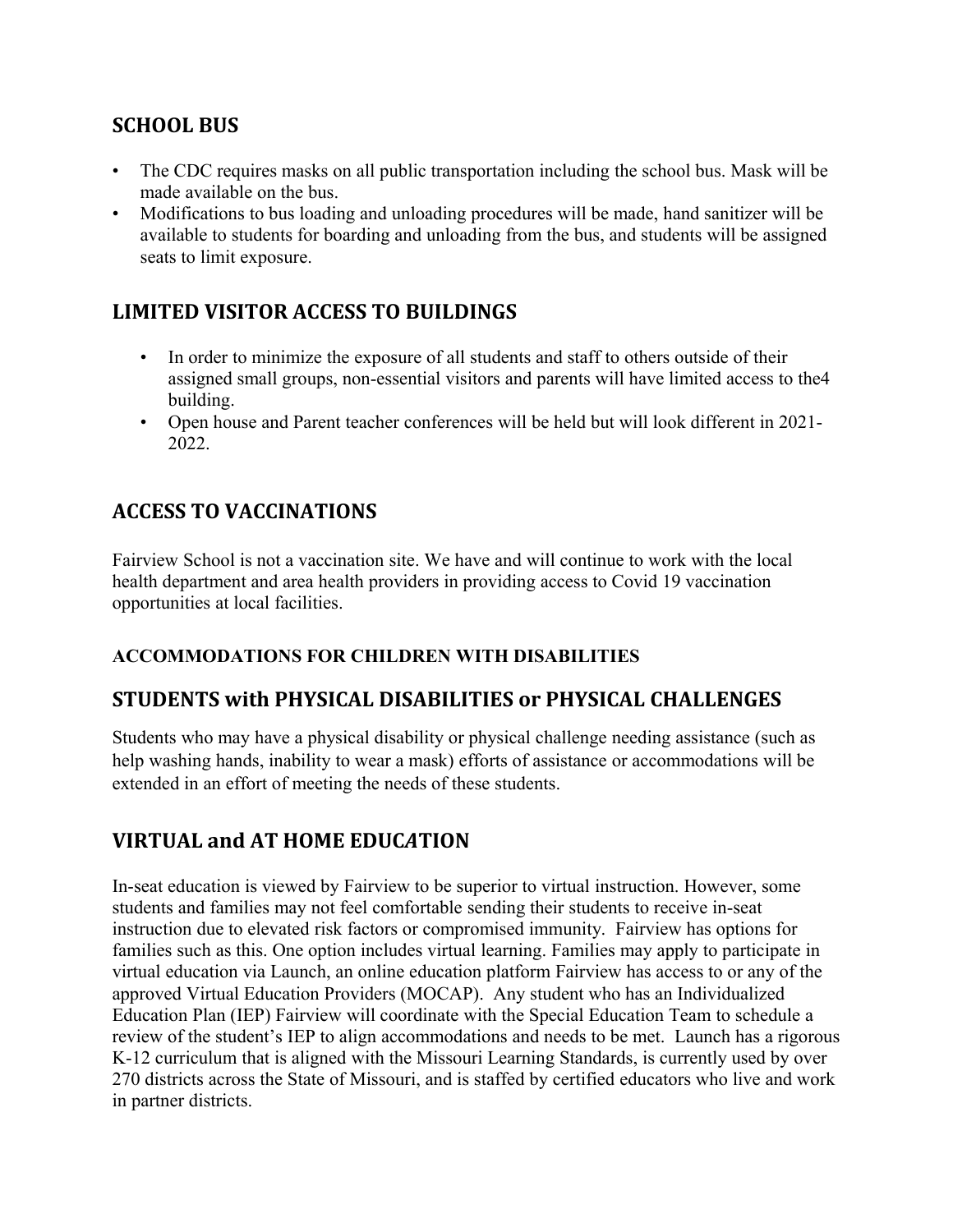For more information about Launch, families can speak with Fairview school administration. Enrollment for Launch in the fall 2021 semester is time sensitive. If you are interested please contact school administration.

• Students approved for virtual education will have a 14 calendar day window to transfer back to in seat instruction if so desired. Otherwise, they must remain in the Launch program for the duration of the semester for which they were approved.

• Students approved for virtual education for the first semester of the 2021-2022 school year can return to in-seat enrollment for the second semester if so desired or may remain virtual for the duration of the school year.

• If a student is not successful with Launch/Virtual Education Provider, they may not be approved for future semesters.

• If a student is deemed to be in a high risk category for a small window of time (taking care of an infirmed family member) other options may be pursued including homebound education. Details of homebound education are developed on a case by case basis and often look different from student to student. Homebound education may require attendance of a small group instruction on campus or home visits from educational staff. On-line homebound instruction is also allowed in some cases. Homebound logistics will be arranged directly with the student's school staff.

• Students approved for virtual education will be issued a technology device by Fairview School for use with Launch.

• Students approved for virtual education will not be able to participate in extracurricular activities.

• Students on quarantine will be expected to maintain academic status. We understand that a student on Covid Quarantine may be in any state from very sick to asymptomatic. Students who are feeling too ill are not expected to keep up with their studies. Asymptomatic students, including those who have recovered from Covid, are expected to keep up with their studies. Fairview provides opportunities for these students.

• Teachers will make use of online resources including google classroom to provide instruction and assignments for their students. These assignments will be graded and scores will be used to assess student learning. Fairview has increased its bevy of online opportunities. Early Lit. Instructors will explain these resources to students at the beginning of the school year.

• Students with no internet access will be given other opportunities. In some cases, a flash drive loaded with instructional resources and assignments will be sent home. Families may be able to access google chrome books to use with the flash drives to provide the same capabilities as the internet would otherwise provide. Families will be able to use the schools wi-fi by parking their cars outside of the school (after school hours) and using an unblocked visitor internet connection.

#### **PERIODIC REVISION**

Fairview plans on meeting with stakeholders to review our initial SRCSP during our August  $17<sup>th</sup>$ Open House. Fairview will then revisit the plan with stakeholders during our October Parent teacher Conferences to make changes if needed. The LEA will then review and revise, if necessary, the SRCSP every six months.